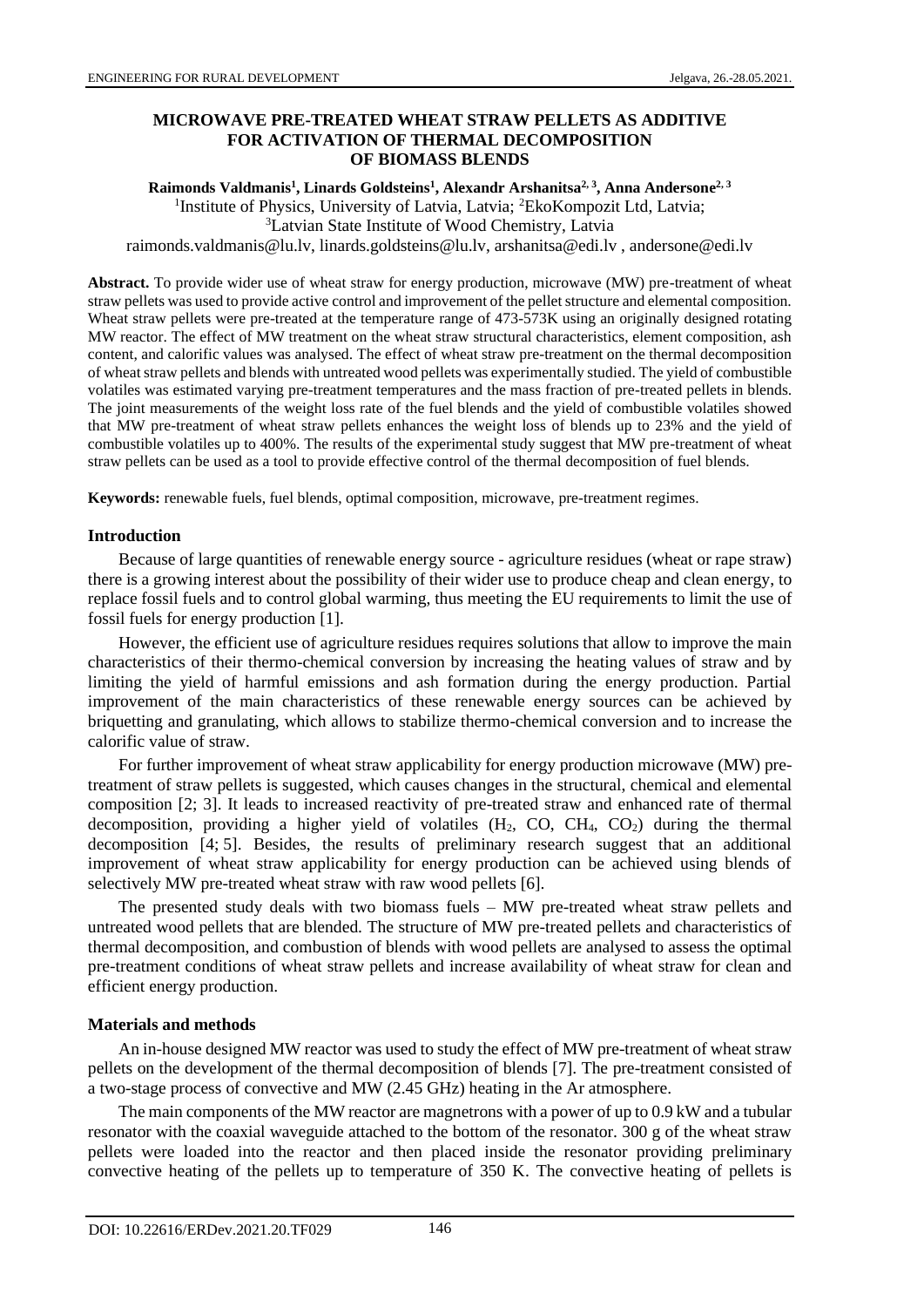followed by dynamic heating up to 450-570 K and then by isothermal MW heating during 20 min at selected temperature while controlling changes in the sample weight and the yields of solid and condensable fractions. Contents of C, H, N were measured in all pellets according to the LVS EN15104:2011 using a Vario MACRO elemental analyser (ELEMENTAR Analysensysteme). Ash content was measured as a residue after ignition at  $823 \pm 10$  K in a Carbolite ELF 11/6B furnace according to the LVS EN 14775:2010 standard. The higher heating value (HHV) of pre-treated wheat straw and raw wood samples was calculated using a regression equation and the data of elemental composition [7]. The porous structure of the pre-treated wheat straw pellets was evaluated from  $N_2$ sorption/desorption isotherms determined in a sorptometer Quntachrome NOVA 4200e. Degassing was performed at room temperature for 120 h. Specific surface area was assessed using Quantachrome software and based on the theories by Brunauer-Emmet-Teller.

An experimental device with average heat capacity up to 5 kW, which combines a gasifier and a combustor, was used to study the thermal decomposition of the blends and the yield of volatiles (CO,  $H_2$ ,  $CO_2$   $C_xH_y$ ). The gasifier was filled with the blends (340-480g), the thermal decomposition of which was initiated using additional heat supply by propane flame flow into the upper part of the biomass layer. A primary air supply below the layer of the biomass blend at the average air supply rate  $40 \text{ l·min}^{-1}$  was used. The thermal decomposition of the selectively activated blends produces the axial flow of volatiles, which was injected into the combustor, attached to the upper part of the gasifier. The effect MW pre-treatment on the thermal decomposition and the yield of volatiles was studied for two pre-treatment regimes:  $T_{mw} = 473$  K and  $T_{mw} = 548$  K. The mass fraction of pre-treated wheat straw pellets in the blends was varied in the range from 15% to 60%. Measurements of thermal decomposition characteristics of blends: yield of volatiles during gasification, kinetics of the weight loss rate and composition of emissions were done using the Testo 350 gas analyser, thermocouples, and calorimetric measurements and are described in detail in [8].

## **Results and discussion**

In Fig.  $1 - a$  measurements of the weight loss of the wheat straw pellets during MW pre-treatment are shown. It can be observed that the weight loss of pellets can be approximated using an exponential function ( $R^2 = 0.99$ ), suggesting that wheat straw thermal degradation during MW pre-treatment can be expressed as a first order Arrhenius reaction rate. According to [7], the reaction rate, activation energy and pre-exponential frequency factor are influenced by the elemental composition, surface area and porosity of wheat straw pellets. Fig. 1– b shows that the weight loss of pellets starts with a release of moisture, which predominately occurs at  $T < 440$  K [9] and is followed by the partial thermal degradation of lignocellulosic pellets of wheat straw at *T* > 500 K, then decomposition of hemicellulose and lignin increases the relative content of carbon, while decreasing the oxygen content [10].

In Fig.  $1 - c$  increase of the surface area and porosity of wheat straw pellets during MW pretreatment can be observed and approximated with a linear function on their weight loss. Apparently, it can be related to the conversion rate of pellets increasing the yield of gas and solid products, while decreasing the liquid yield [4]. In accordance with [11], the reason for increasing the specific surface area versus the degree of conversion may be due to the development of active sites during structural conversion of pellets. As a result, reactivity of pre-treated pellets is increased responsible for variations of Arrhenius reaction rate and the rate constants of reactions during MW pre-treatment of pellets [4; 11]. Estimation of the HHV of pre-treated straw pellets and blends shown in Fig.  $1 - d$  confirms that an increase of the carbon content in pre-treated wheat straw pellets (Fig.  $1 - b$ ) correlates with an increase of HHV of pre-treated straw pellets up to ca. 26 MJ·kg<sup>-1</sup>. At temperatures of MW pre-treatment  $(T = 548 \text{ K})$  the heating value of blends with pre-treated wheat straw pellets exceeds the heating value of raw wood pellets ca. 20 MJ·kg<sup>-1</sup>.

The effect of MW pre-treatment on variations of the pellet structure, elemental composition, and heating value are the main factors that influence their reactivity in thermal decomposition reactions. In Fig.  $2 - a$ , b it is shown that increasing the pre-treatment temperature and mass fraction of wheat straw pellets in blends results in a faster weight loss of the blends decreasing the duration of their thermal conversion (Fig.  $2 - c$ ).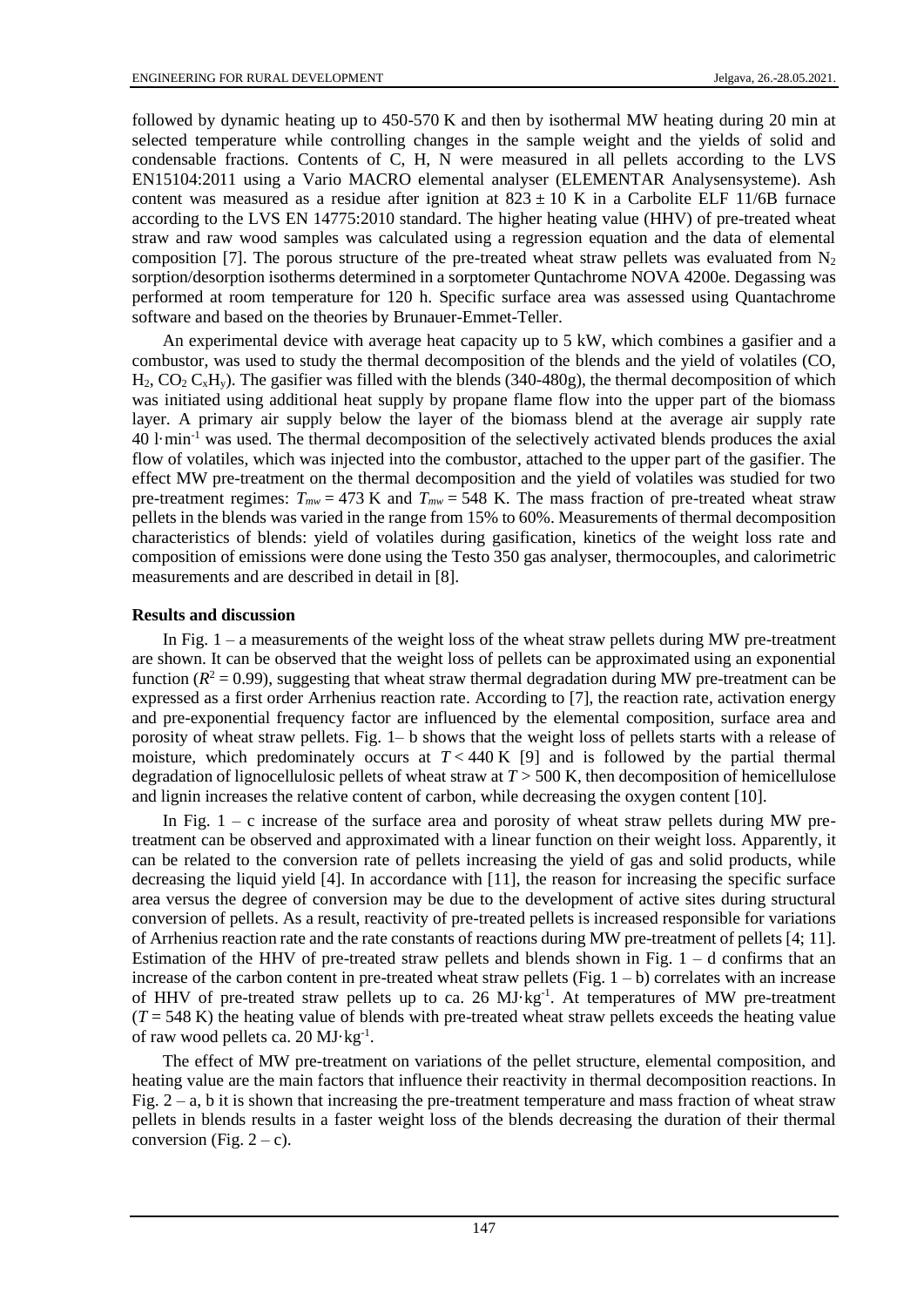

Fig. 1. **Effect of wheat straw pellet pre-treatment on:** a – weight loss; b – normalized elemental composition;  $c$  – porosity, surface area;  $d$  – HHV of blends with pre-treated straw and untreated wood as reference

In Fig.  $2 - d$  it is shown that the blends of untreated wheat straw with wood pellets dominate a decrease of the weight loss rate as the mass fraction of raw wheat straw pellets in blends increases, which is mainly caused by a decrease in the calorific value of the blends, if the mass fraction of straw pellets in the blend is increased, as it follows from Fig. 1 – d. The deviation from linearity of the average value of the weight loss rate by increasing the mass fraction of straw in the blend suggests the influence of the difference of the chemical composition of pellets. In accordance with the data in [9], wheat straw pellets have higher content of hemicellulose in biomass ( $\approx$  28%), if compared with wood pellets  $(\approx 22.7\%)$ , while lower contents of cellulose (35.4%) and lignin (16.5%), if compared with wood (respectively 43.2% and 28.5%). The average weight loss rate of activated blends tends to decrease increasing the mass fraction of pre-treated straw in the blends up to 40-50% and starts to increase, if the mass fraction of pre-treated straw in the blends exceeds 50% (Fig. 2-d), when correlating increase of the heating value of the blends is observed (Fig.  $1 - d$ ).

Kinetic study of the yield of combustible volatiles is shown in Fig. 3- a, b. Comparing the yield of CO at thermal decomposition of pre-treated pellets of straw, untreated pellets of wood and blends of pre-treated pellets, it can be concluded that an addition of pre-treated wheat straw pellets to raw wood pellets enhances the yield of combustible volatiles CO during the primary stage of the thermal decomposition  $(t < 1000 s)$ , while reduces the yield of CO during the end stage of char conversion. This suggests that blending of pre-treated wheat straw pellets with raw wood pellets enhances the thermal interaction between the components. Increasing the temperature of MW pre-treatment and the mass fraction of straw pellets in the fuel blends (Fig. 3 –b) correlate with an increase of the average yield of CO (Fig.  $3 - c$ ), confirming the higher reactivity of MW pre-treated wheat straw in reactions of thermal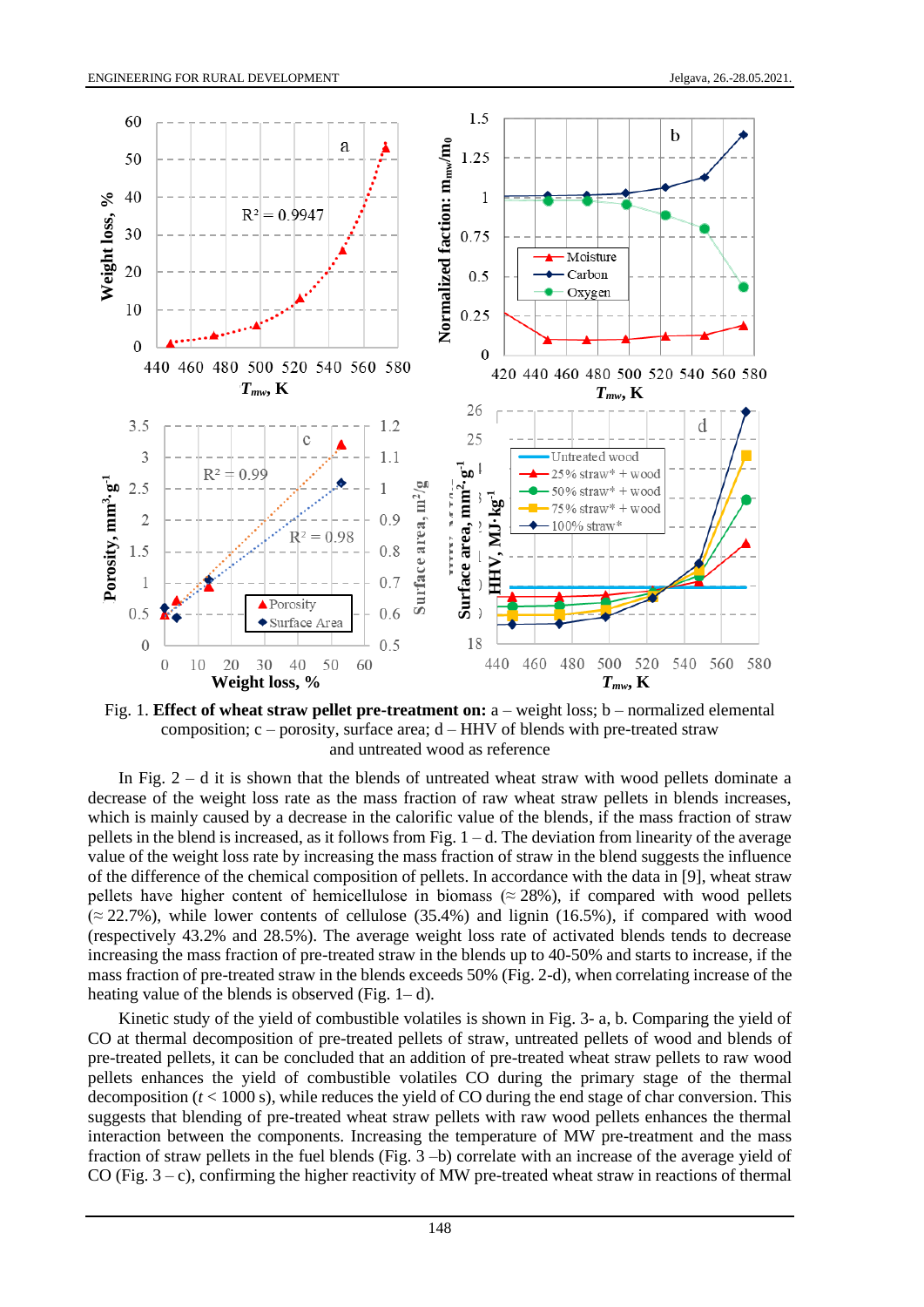**Duration, s**

**Duration**, s

 $0.5$  $0.5$  $\mathbf b$ a  $0.4$  $0.4$ dm/dt,  $g$ ·s<sup>-1</sup> *dm***/***dt***, g·s -1**  $0.3$ **Straw**,  $\frac{1}{2}$ <br> **Straw,**  $\frac{1}{2}$ <br>  $\frac{1}{2}$ <br>  $\frac{1}{2}$ <br>  $\frac{1}{2}$ <br>  $\frac{1}{2}$ <br>  $\frac{1}{2}$ <br>  $\frac{1}{2}$ <br>  $\frac{1}{2}$ <br>  $\frac{1}{2}$ <br>  $\frac{1}{2}$ <br>  $\frac{1}{2}$ <br>  $\frac{1}{2}$ <br>  $\frac{1}{2}$ <br>  $\frac{1}{2}$ <br>  $\frac{1}{2}$ <br>  $\frac{1}{2}$ <br>  $\frac{1}{2}$ <br>  $\frac{1$  $0.2$  $0.1$  $\boldsymbol{0}$ 500  $\Omega$ 2,000 *t***, s** *t***, s** 2200 d 2100 2000 1900 Duration, s 1800 **-1** *dm***/***dt***, g·s** 1700 1600 1500 1400 1300  $T(mw)$ 1200  $\overline{0}$ 20 80 100

oxidative conversion and therefore the ability to activate the thermal decomposition of the blends containing less reactive biofuel.

Fig. 2. **Effect of variations MW pre-treatment temperature and mass fraction of pre-treated wheat straw pellets in blends with raw wood pellets on:**  $a$  – weight loss kinetics ( $T = 473$  K); b – weight loss kinetics ( $T = 548$  K); c – duration of the thermal decomposition; d – average values of the weight loss rate

The yield of  $CO<sub>2</sub>$  for both regimes of MW pre-treatment tends to decrease to the minimum value, which corresponds to mass fraction of pre-treated wheat straw pellets in the blends 40-50% and tends to increase increasing the mass fraction of pre-treated straw pellets in the blends above 50-60%. The decrease of the  $CO<sub>2</sub>$  yield to its minimum value during thermal decomposition of the blends is mainly related to the enhanced destruction of wheat straw hemicellulose during the MW pre-treatment of pellets, thus limiting the yield of  $CO<sub>2</sub>$  during the thermal decomposition of pre-treated wheat straw. This is evidenced by the enhanced weight loss of wheat straw pellets during the pre-treatment process (up to 50%), which significantly exceeds the moisture content in wheat straw pellets (10.2%) in raw wheat straw pellets and, therefore, suggests the enhanced thermal decomposition of hemicellulose responsible for the enhanced yield of  $CO<sub>2</sub>$  [10].

The subsequent increase in the yield of  $CO<sub>2</sub>$  increasing the mass fraction of pre-treated straw pellets in the blends above 50-60% can be related to the enhanced thermal interaction of the blend components, which is determined by variation of the porosity, surface area and the heating value of pre-treated wheat straw pellets (Fig.  $1 - c$ , d), increasing their reactivity, intensifying the thermal interaction of the blend components and the thermal decomposition of wood pellets.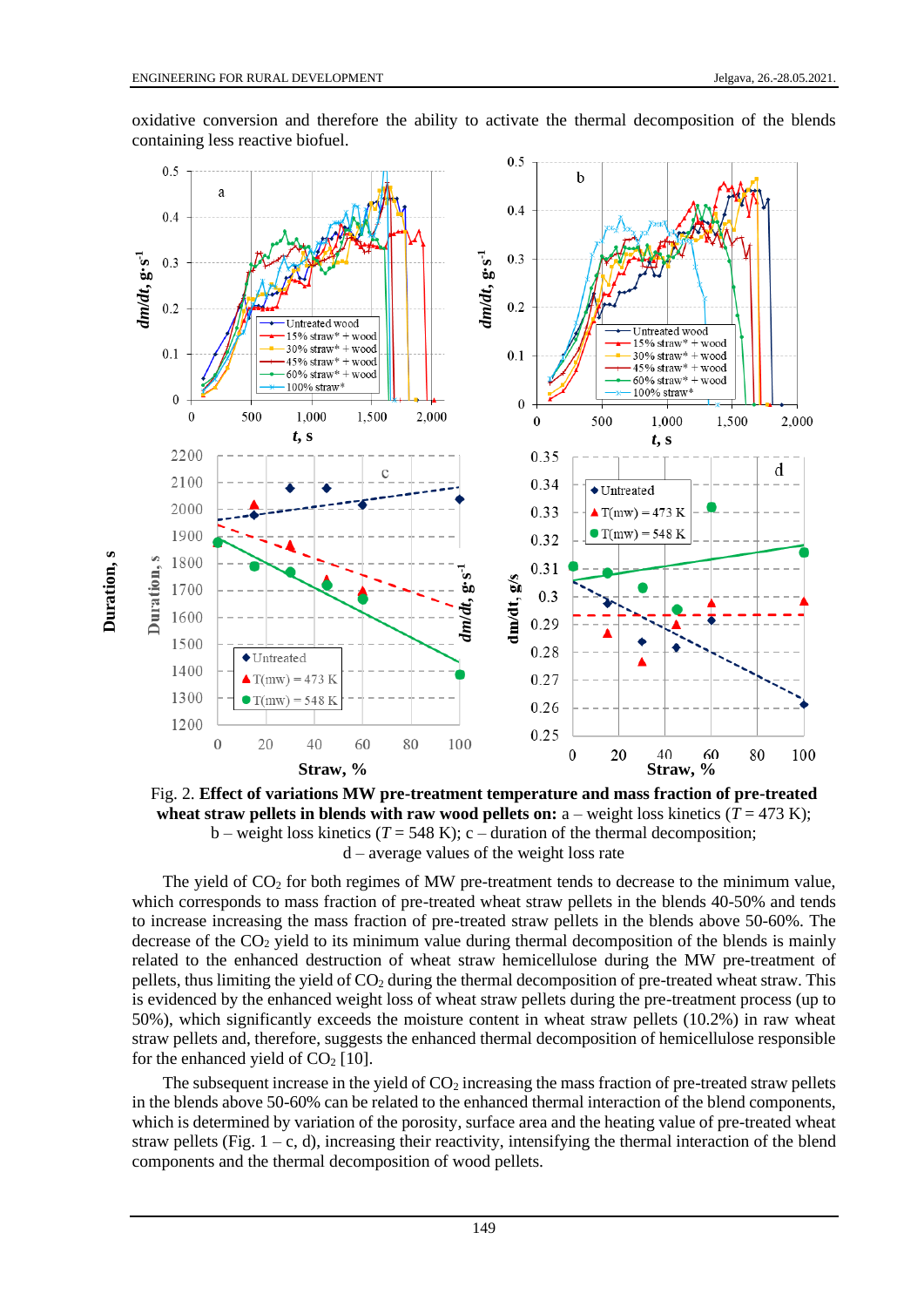

Fig. 3. **Effect of variations of MW pre-treatment temperature and mass fraction of pre-treated wheat straw pellets in blends on:**  $a$  – kinetics of the yield of volatiles  $T_{mw}$  = 473 K; b – kinetics of the yield of volatiles  $T_{mw} = 548K$ ; c, d – normalized average values of volatiles

#### **Conclusions**

In this experimental study it has been found that the MW pre-treatment of wheat straw pellets results in complex variations of their structure, elemental and chemical composition. As the temperature of wheat straw MW pre-treatment increases, the weight loss, the heating value and the reactivity of pellets also increase.

The increased reactivity and heating value of MW pre-treated wheat straw pellets enhances the thermal interaction between the components determining faster thermal decomposition of blends and the yield of volatiles (CO), decreasing the duration of the blend's thermal decomposition by about 400- 500 s. The enhanced yield of volatiles dominates during the primary stage of the thermal decomposition (*t* < 1000 s) of activated blends with the limited yield of volatiles during the end stage of char conversion  $(t > 1000 \text{ s}).$ 

The yield of volatiles of  $CO<sub>2</sub>$  during the thermal decomposition of activated blends suggests that it is strongly influenced by the competitive processes of enhanced thermal destruction of wheat straw hemicellulose during MW pre-treatment of pellets and MW-induced thermal interaction between the components of activated blends, determined by increased reactivity and heating values of the wheat straw pellets. As a result of these competitive processes during the thermal decomposition of activated blends the yield of  $CO<sub>2</sub>$  (by 18-20%) decreases to the minimum value, which corresponds to the mass fraction of pre-treated wheat straw in the blends 50-60%.